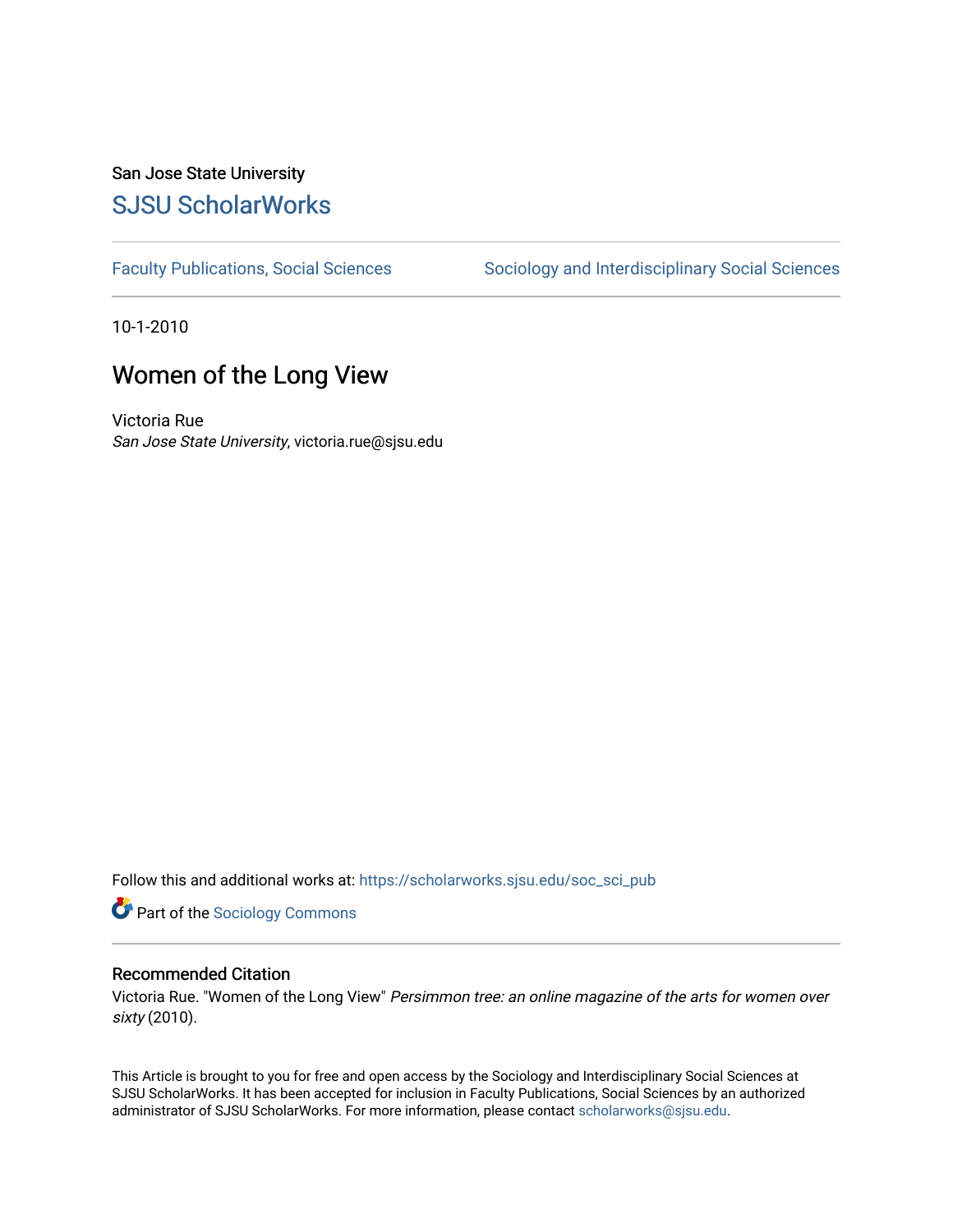

# *Unfolding: Women's Spiritual Paths*

by

## Spotted Earth Woman / Gloria Brooks, Yvonne Rand, Victoria Rue

#### (Part One)

While some of us maintain a strictly secular mindset, many of us follow a spiritual path, or are interested in the experiences and viewpoints of women committed to spirituality and/or religion. We may have studied with or read the books of one or another woman teacher over the years, or been part of her congregation. Now we see that the spiritual leaders and teachers in our lives are growing older along with us. If we have been lucky enough to find a woman to guide us in the spiritual quest, we may wonder what changes have come about in her relationship to spiritual path as she ages.

We decided to ask women from various traditions to tell us about their experience and insight in this respect. The responses from these women spiritual teachers are divided into two installments. In this Fall 2010 issue, we hear from three women:Spotted Earth Woman/Gloria Brooks, a Native American medicine woman from Washington state, is guided by dreams and visions and the community of medicine people. She tells of her early struggles and addictions, how she overcame them by following her omens and the



**Home** [About Us](http://www.persimmontree.org/v2/about-us/) [Editor's Page](http://www.persimmontree.org/v2/summer-2013/editors-page/) [Advertising](http://www.persimmontree.org/v2/advertising/) **[Donations](http://www.persimmontree.org/v2/donations/)** [Subm issions](http://www.persimmontree.org/v2/submissions/) [Archive](http://www.persimmontree.org/v2/full-archive/)



Search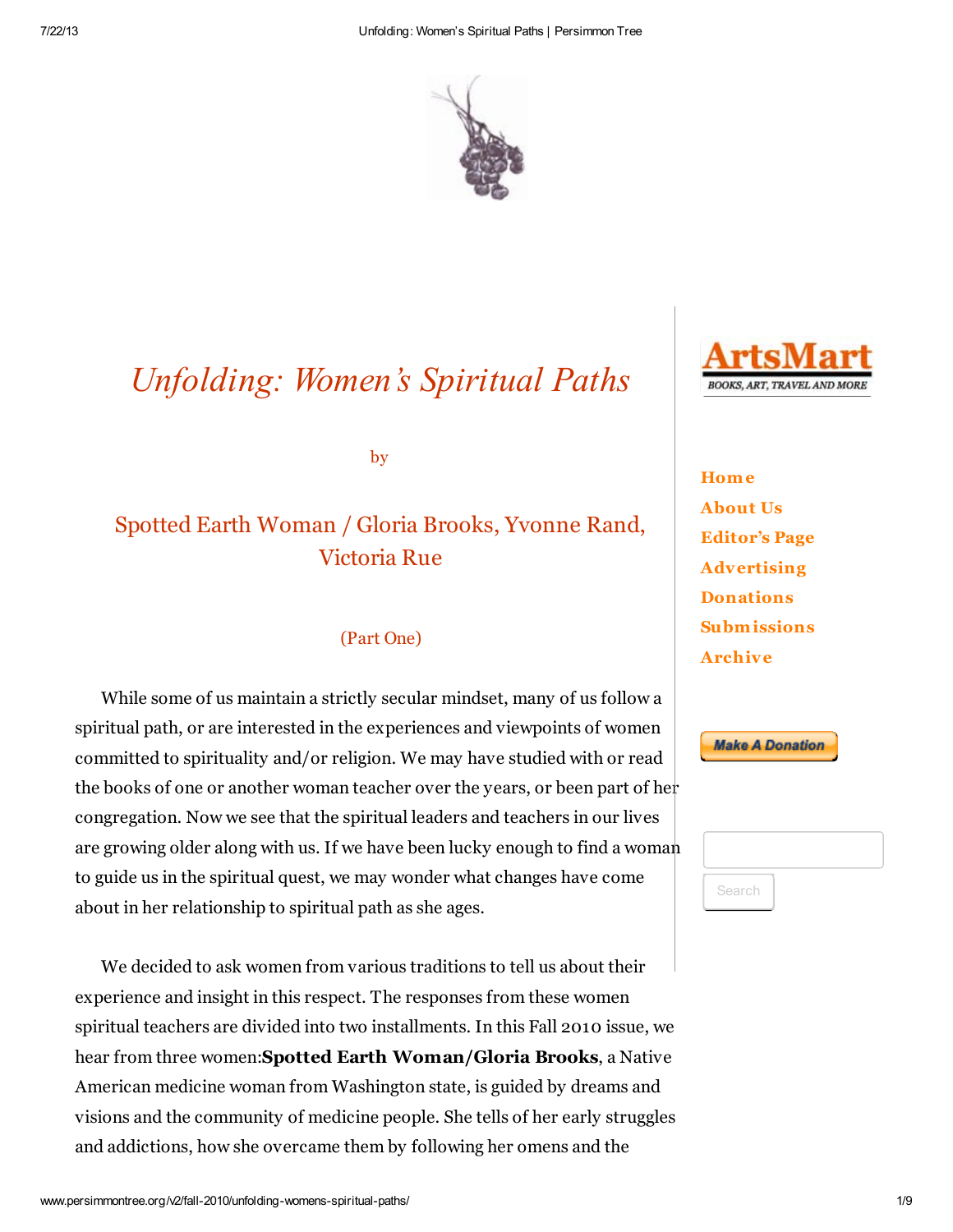#### 7/22/13 Unfolding: Women's Spiritual Paths | Persimmon Tree

spiritual guidance of her people, and what her life of service is now. Yvonne Rand is a Zen priest who began as a student of the great Zen master Suzuki Roshi and later established her own Bodaiji (Buddha Mind Temple) Zen center. She tells of her observations of decay and death in the animal world and how that informs her understanding of this life of constant change that we all share.Victoria Rue is one of those very few Catholic women who have defied the church prohibition on women priests and have been ordained. She reflects on her earlier impatience with the slowness of change in the Catholic Church and recounts her coming to peace with that as she adopts "the long view," in her life now as a priest, college instructor, theatre artist and hospice counselor.

In the Winter 2010 issue, we will publish the second installment of this section, with reflections of a woman Sufi teacher, a rabbi, and a Unitarian minister who runs a center for homeless people.

*— Introduction by Sandy Boucher, Associate Editor*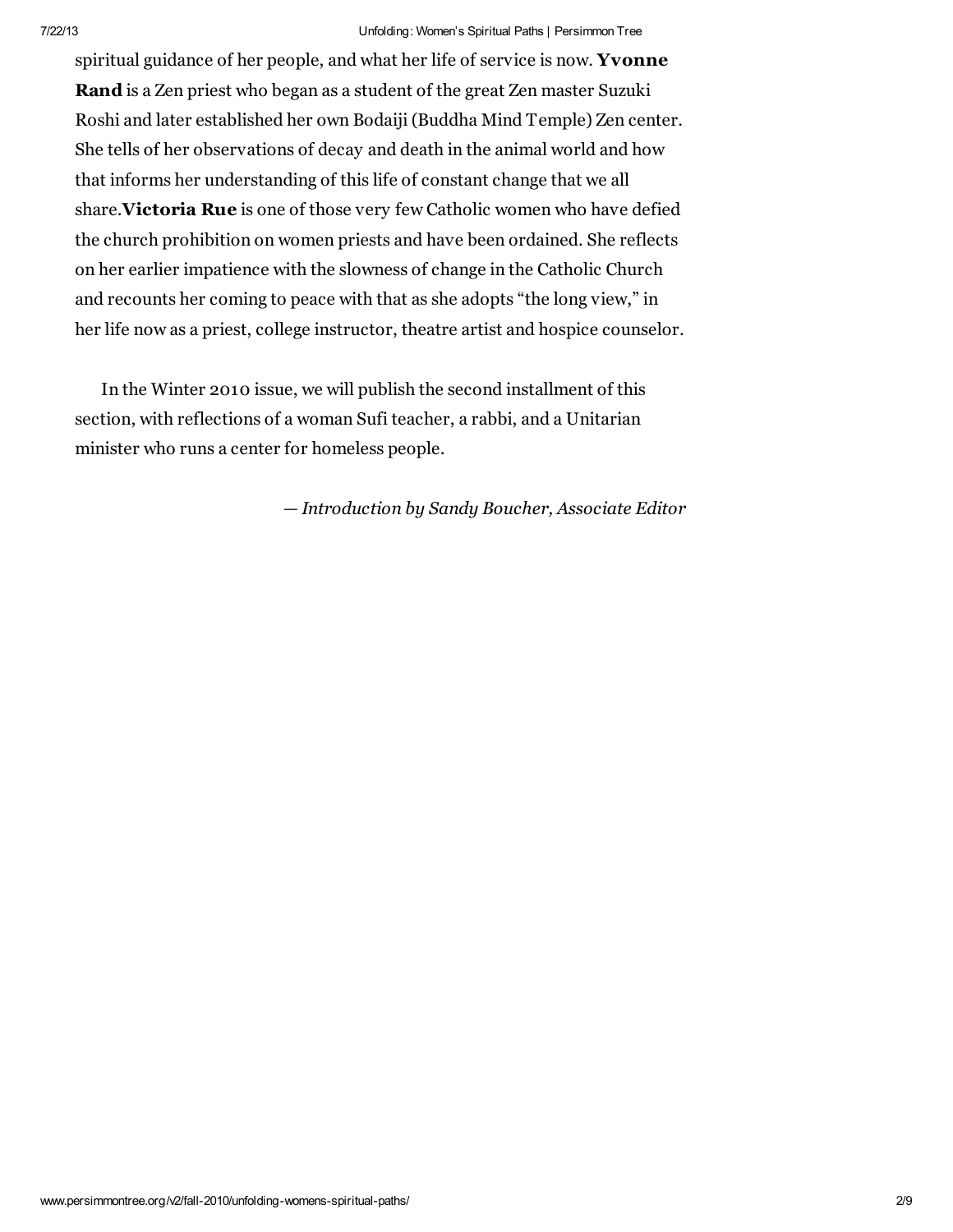### Women of the Long View by Victoria Rue



Most of my adult life I have been an activist and theatre artist: in the Roman Catholic Church, in my university teaching, and in the theatre. As I embrace the graces of getting older, I've begun to understand the term "women of the long view." I first heard it in women's groups advocating for Catholic women's ordination. I always laughed and pushed on past it, feeling the urgency of immediate change. Now, at sixty-three, ordained in 2005 illegally as a Roman Catholic priest and thus automatically excommunicated (according to the Vatican), I begin to understand the phrase "women of the long view."

On a boat on the St. Lawrence Seaway that warm July day in 2005, women bishops, along with hundreds of amazed lay people, laid hands of consecration on the four of us ordained as women priests. From that moment, I fully expected our Spirit-filled movement to erupt into thousands of other women becoming ordained the following year. Damn. Somehow the Sacred was not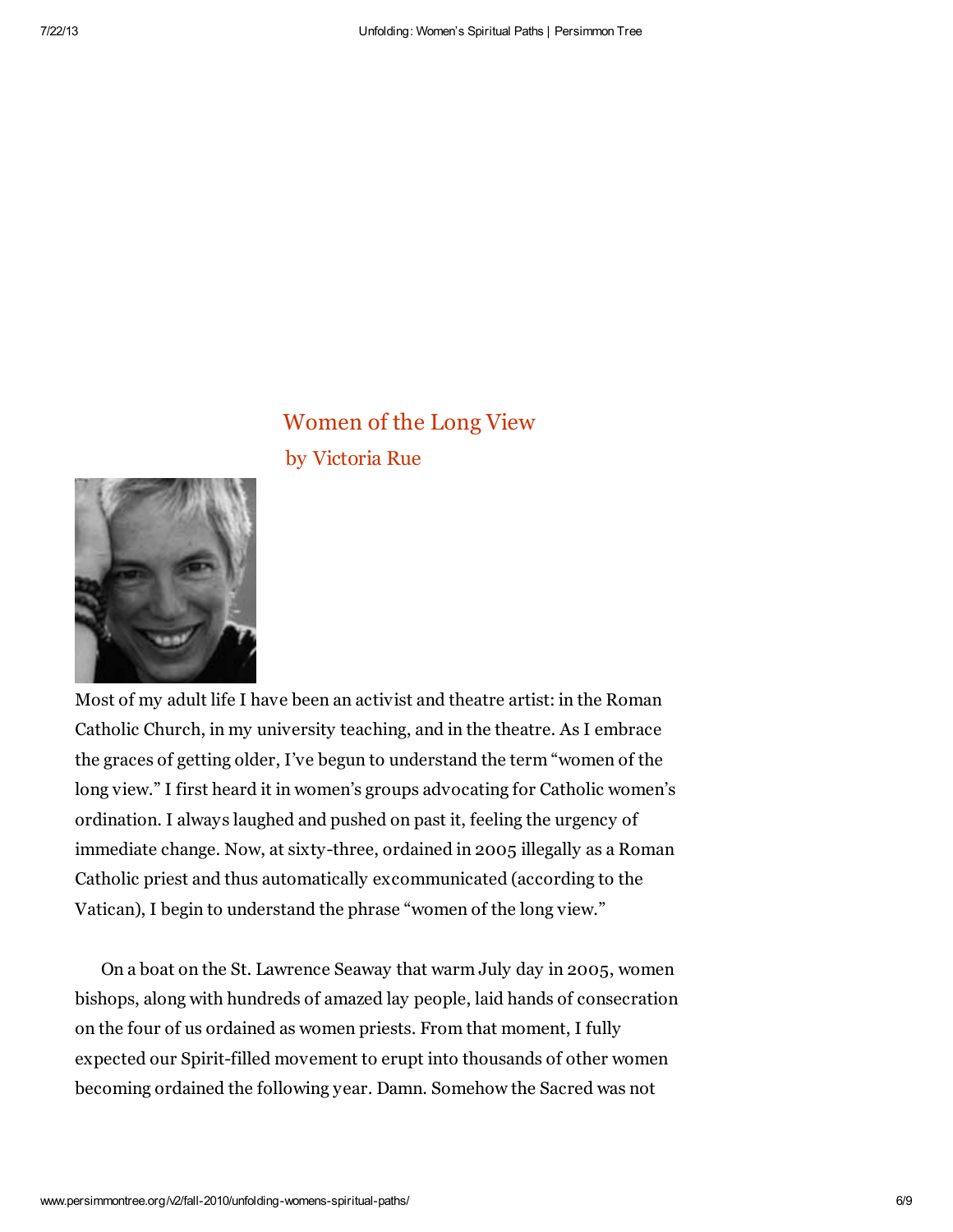operating on my timetable.

What has occurred, in fact, is a slow discernment by women. Some are afraid and know that they will lose their jobs if they work in parish ministries. Others question whether the priesthood is a model women should be interested in at all. Still others want to wait until the official door of the Vatican opens to women priests. As of 2010, we have just seventy women priests in the U.S. (For more information see http:www.romancatholicwomenpriests.org.)

I have learned as I've aged that deep change occurs slowly. Institutions like the Catholic Church change incrementally, in fits and starts, as the human beings, mostly men who shore them up, work very hard to hold on to their power. Yet the seeds we plant now will indeed bear fruit. The other day I was talking with a woman who is part of the Sophia in Trinity community that I worship with in San Francisco (www.sophiaintrinity.org). I was waxing enthusiastic about my moving closer to San Francisco in order to better serve the community. She said, "Victoria, go slow. What we are doing here is not starting yet another parish—because all of us who gather, in fact, already belong to parishes. What we are doing is seeding change. When we celebrate Eucharist together, we experience worship that is inclusive and creative, with everyone sharing leadership around the Eucharist table. We are experiencing something new, and we take that back to our parishes and become like sand in the oyster." The woman's insight spoke deeply to me.

I understand I am part of seeding a future in the present. I am also aware that change comes through generations (another perspective of being a "woman of the long view"). Many of the young women who are members of Generation Y, born after 1980, and Generation X, see past a need for women priests. Many don't see a need for priests at all. And in fact, most of the women who have been ordained are over 55. So perhaps that reality, too, is part of what being a woman priest is today, a transition to a discipleship of equals in which the priesthood will no longer exist.

Just as institutional change is often about relinquishing power and control, interior change can often be about letting go. In addition to teaching about comparative religions, I am also a hospice spiritual care counselor. Whether people have thought about their death prior to entering the last months of their lives or are only now facing their passing away, it seems valuable to take the